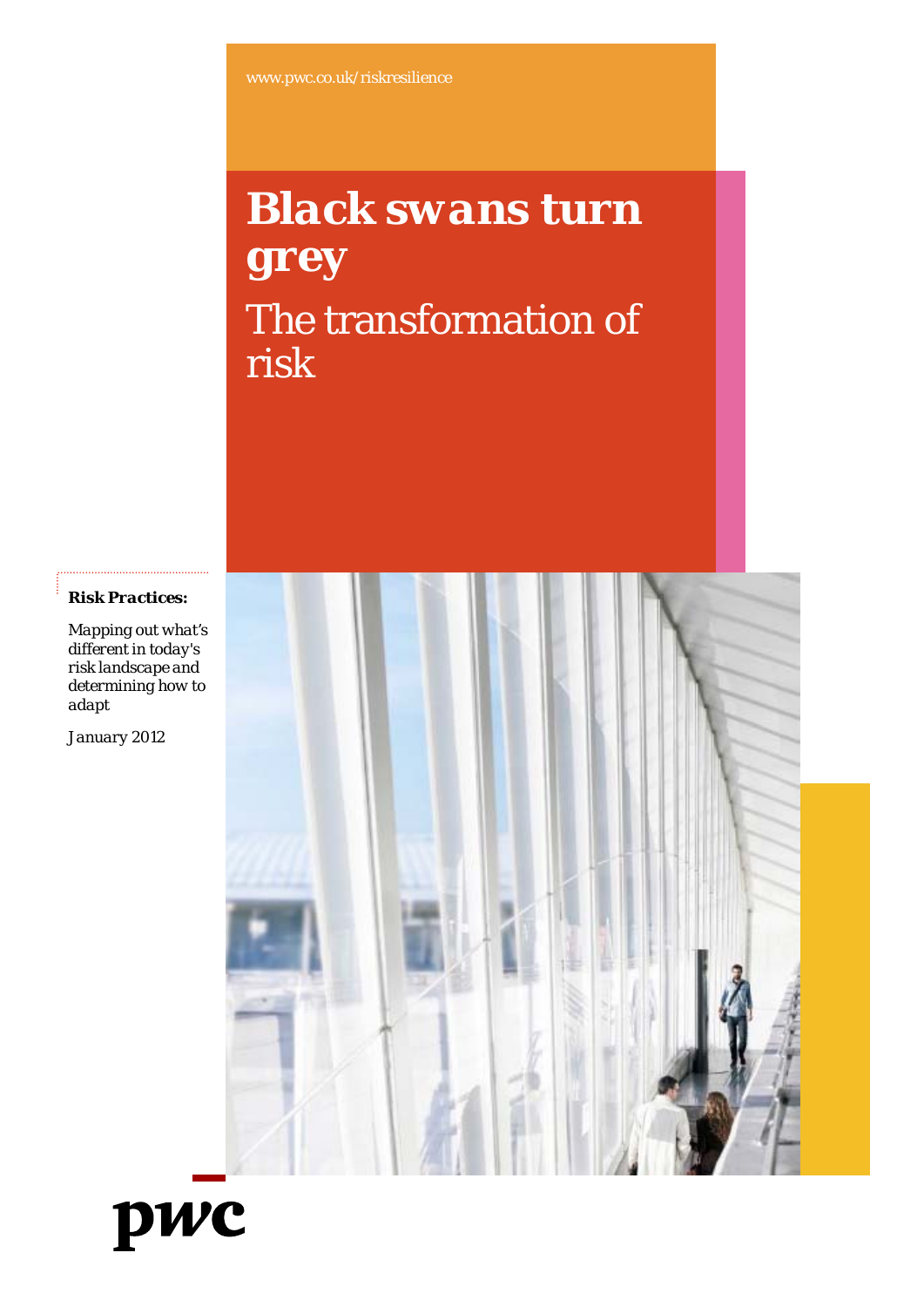## *Contents*

# *1. Mapping o sout the new risk landscape*

Risk is changing: how and why?

- Fundamental shifts
- From control to uncertainty
- Three areas of risk
- Facing up to the new threats
- **2.** New approaches to risk and uncertainty

Today's risk frameworks need to evolve

- ERM under the spotlight
- Three steps beyond ERM...
- … toward s risk resilience
- **3.** *A blueprint for 'ERM-plus'*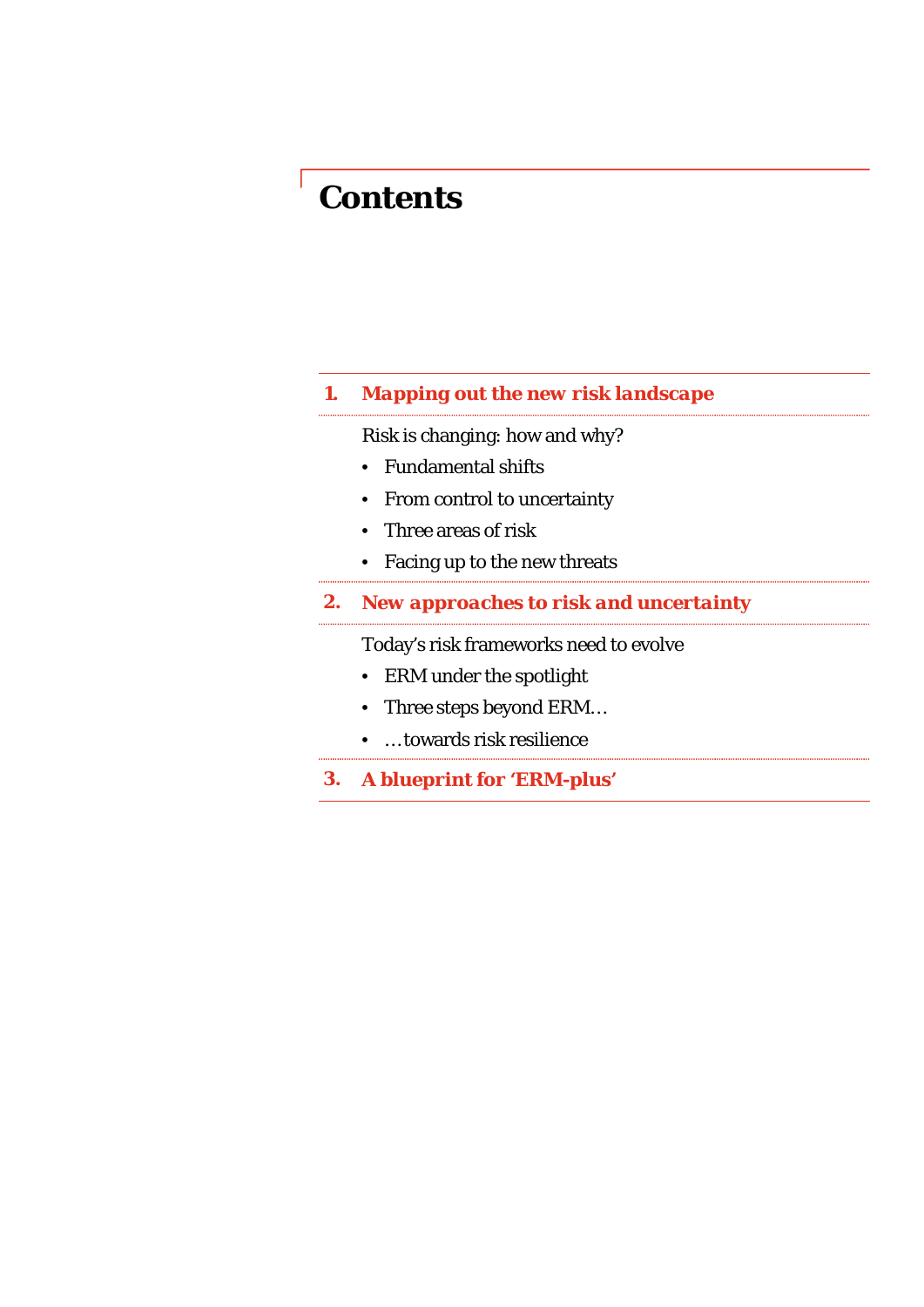## *1. Mapping out the new risk landscape*

#### *Risk is changing: how and why?*

In 2007, the author Nassim Nicholas Taleb<sup>1</sup> put forward the concept of 'black swans': unforeseen risk events that have a major impact, such as the September 11 attacks or the Ind dian Ocean tsunami of December 2004. This idea has rapidly taken hold, and has been applied to recent events ranging from the credit crunch to BP's Deepwater Horizon oil spill to the Arab Spring. Today, 'black swan' events like these are regarded as one of three types of risks that organisations face.

The first is 'known risks' that companies can identify and plan for, in an effort to avoid or mitigate them. The second is 'emerging risks' that have come onto the radar, but whose full extent and implications are not yet completely clear. The third is black swans, which hit businesses and even society as a whole without warning, meaning they cannot be predicted or avoided.

By their nature, black swan events should only occur at unpredictable intervals. Yet recent experience suggests events that fit the definition of black swans are happening more and more frequently. So, are black swans actually turning grey? Rather than being infrequent 'outlier' events, are they now just part of a faster-changing and more uncertain world? These questions inspired the title for this paper.

*Today's fast changing w world creates more uncertain ty for organisations – and makes it harder for them to understand where new risks are goi ing to come from.*

#### *F d t l hift Fundamental shifts*

Whatever words we use to describe risks, it's clear that the risk landscape facing companies is changing. Organisations and boards responsible for managing risk can see that a new risk landscape is emerging. But it's often difficult for them to define what's behind the changes, or how they should respond to them.

The first step towards making the right responses is to map out what's different in today's risk landscape and to determine how to adapt to these differences. That's our aim in this paper, the first in a series on risk and resilience.

We are very aware that any discussion on risk can be seen in a negative light. We want to demonstrate that through understanding and managing risk better, companies are better placed to pursue their strategy, including a strategy for growth, with the confidence that they have the business resi ilience to manage known risks and respond to the unexpected.

*<sup>1</sup> The Black Swan: The Impact of the Highly Improbable by Nassi im Nicholas Taleb, 2007*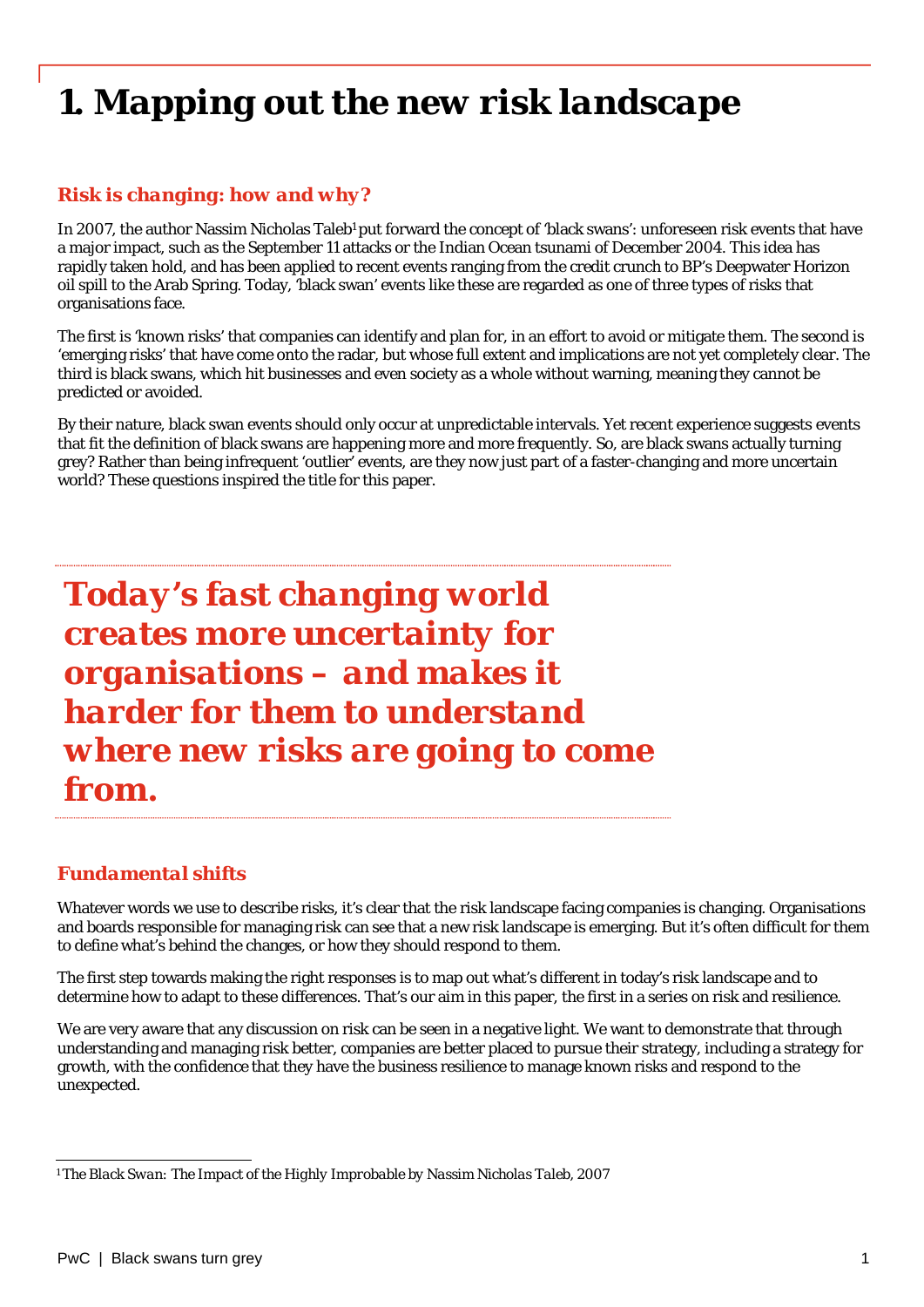#### *From control to uncertainty*

So, what are organisations that we speak to telling us about the risk landscape? Essentially that they see the world moving from a past in which boards believed they could manage and control risks, to a present where established risk approaches are often being outflanked and outpaced.

Asked to define the changes now taking place, many board members point to three main shifts:

| The first is that they feel the risk | The second is that they are seeing  | The third shift is that boards feel  |
|--------------------------------------|-------------------------------------|--------------------------------------|
| frameworks and processes that        | rapid increases both in the speed   | they are spending too much time      |
| are currently in place in their      | with which risk events take place,  | and money on running their           |
| organisations are no longer giving   | and the extent to which their       | current risk management              |
| them the level of protection they    | impacts on the business are         | processes, rather than moving        |
| need.                                | 'contagious', meaning they spread   | quickly and flexibly to identify and |
|                                      | at pace across different categories | tackle new risks. As a result, some  |
|                                      | of risk. They are especially        | are not convinced that their return  |
|                                      | concerned about the speed and       | on spending on Enterprise Risk       |
|                                      | contagion of 'catastrophic' risks,  | Management (ERM) frameworks          |
|                                      | which can threaten an               | is fully justified by the level of   |
|                                      | organisation's very existence and   | protection they gain from them.      |
|                                      | even undermine entire               |                                      |
|                                      | industries.                         |                                      |
|                                      |                                     |                                      |
|                                      |                                     |                                      |

#### *Three areas of risk*

These doubts over the current returns on companies' investments in ERM don't detract from ERM's wider value to the isation. Neither do they reduce the critical role that ERM plays – and will continue to play – in monitoring and organisation. Neither do they reduce the critical role that ERM plays – and will continue to play – in monitoring and<br>managing certain types of risk. But the emergence of new risks, and the increasingly uncertain world in companies operate, mean new elements need to be incorporated to expand and reinforce the established frameworks.

In most organisations, the existing approach has involved d dividing risk into three main categories: financial, operational and strategic.

This is an overall term for risks related to any form of financing including the risk that a company will not have enough cash to stay solvent. Financial risks may also include credit, market, insurance, liquidity, currency and/or commodity risk.

*1*

#### *Financial risk Operational r*

This generally refers to the risk of failures in operational processes and systems, including IT or power outages, p lant and machinery breaking down, or logistical, safety or environmental problems.

#### *risk Strategic risk*

Strategic risk may spring from a failure to respond to shifts in the organisation's external economic, political or regulatory environment, and includes legal and compliance risks. Alternatively, it may result from changes and/or flawed risk assumptions in the *2* organisation's strategy. *3*

In our experience, companies have generally done a good job of focusing on the first two of these risks – financial and operational. But they have often been less successful at link king these risk categories together, or understanding the interdependencies between them. And many businesses have focused much less attention on strategic risk, largely because they regarded risk and strategy as separate from each other, rather than seeing risk-taking as a key part of value creation in any business.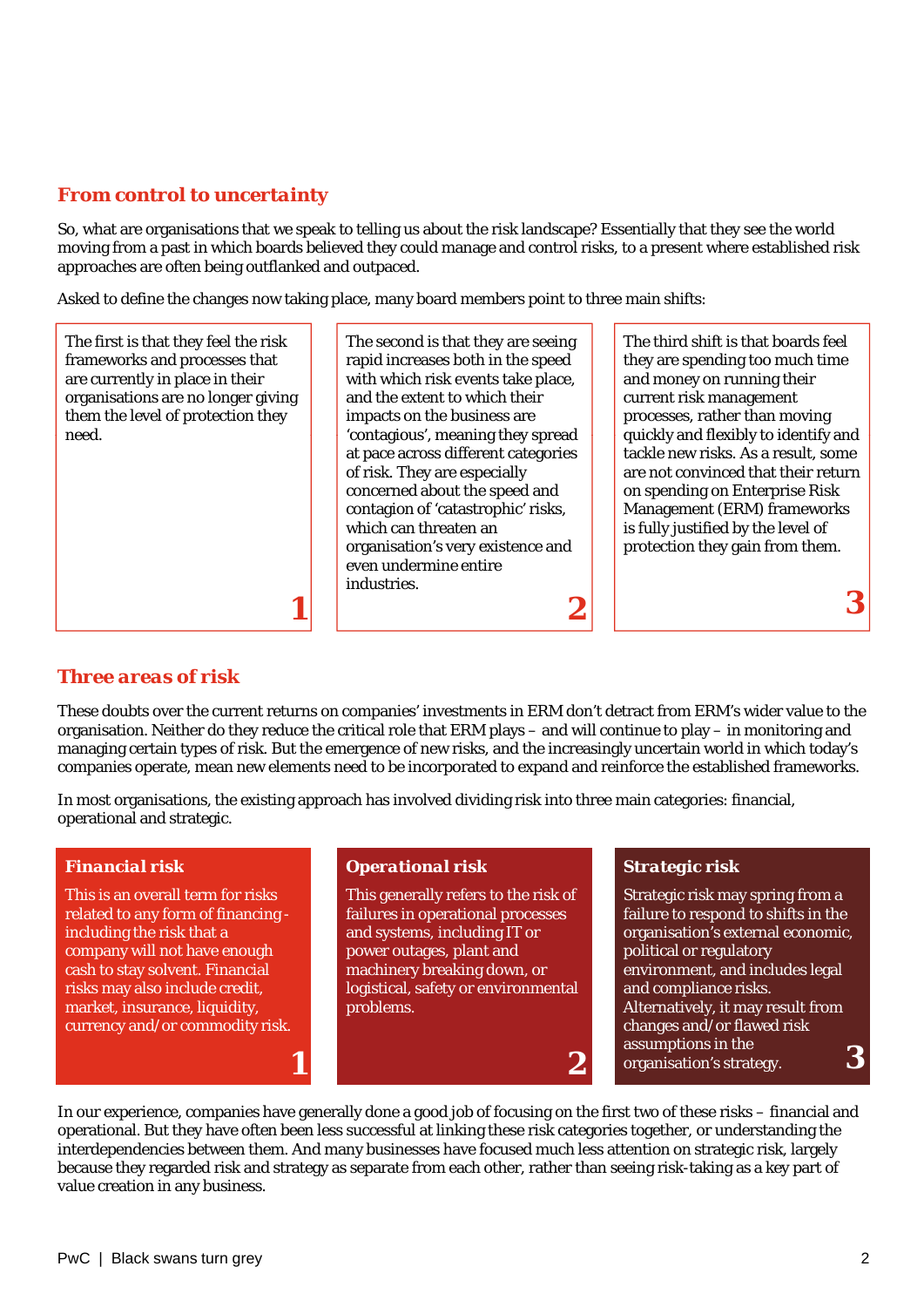Given the changes that we've described in the risk landscape, it's increasingly clear that an approach that puts risks in separate compartments and fails to cover all of them is no longer fit for purpose. This tendency has resulted in a widening gap in organisations' risk coverage, as highlighted by the recent 'Roads to Ruin' report<sup>2</sup> produced by Cass Business School on behalf of The Association of Insurance a and Risk Managers ("Airmic") (see information panel below). The implication is that large organisations may now have blind spots from which high-impact risks could emerge to damage or potentially destroy their business.

*"… large organisations may now have blind spots fr rom which high impact risks s could emerge…"*

#### *'Roads to Ruin': the perils of unrecognised and unmanaged risks*

The Association of Insurance and Risk Managers (Airmic) commissioned Cass Business School to analyse 18 high-profile c corporate crises that occurred during the past decade. Seven of these resulted in the company involved facing bankruptcy, with three eventually being 'rescued' by government. In 11 of these crises the Chairman and/or CEO lost their jobs, and in four cases executives received prison sentences. All of the companies were damaged.

The report found that these crises all involved deep-seated – and often unforeseen – 'underlying risks', which were dangerous in four ways:

- Many posed a potentially lethal threat to the continued existence.
- When they materialised, the risks often caused serious, sometimes devastating and almost always uninsurable loss ses to the business, its reputation and its owners, while also putting the positions of the CEO and/or Chairman under threat.
- $\;$  Many of these risk events helped to transform serious but potentially manageable crises into catastrophes that destroyed reputations and licences to operate.
- Most of these risks are both beyond the reach of current risk analysis techniques, and also beyond the remit and expertise of typical risk managers. Unidentified and therefore unmanaged, these risks remain n unnecessarily dangerous.

*<sup>2</sup> Roads to Ruin – A Study of Major Risk Events: Their Origins, Im mpacts and Implications by Cass Business School for Airmic, 2011*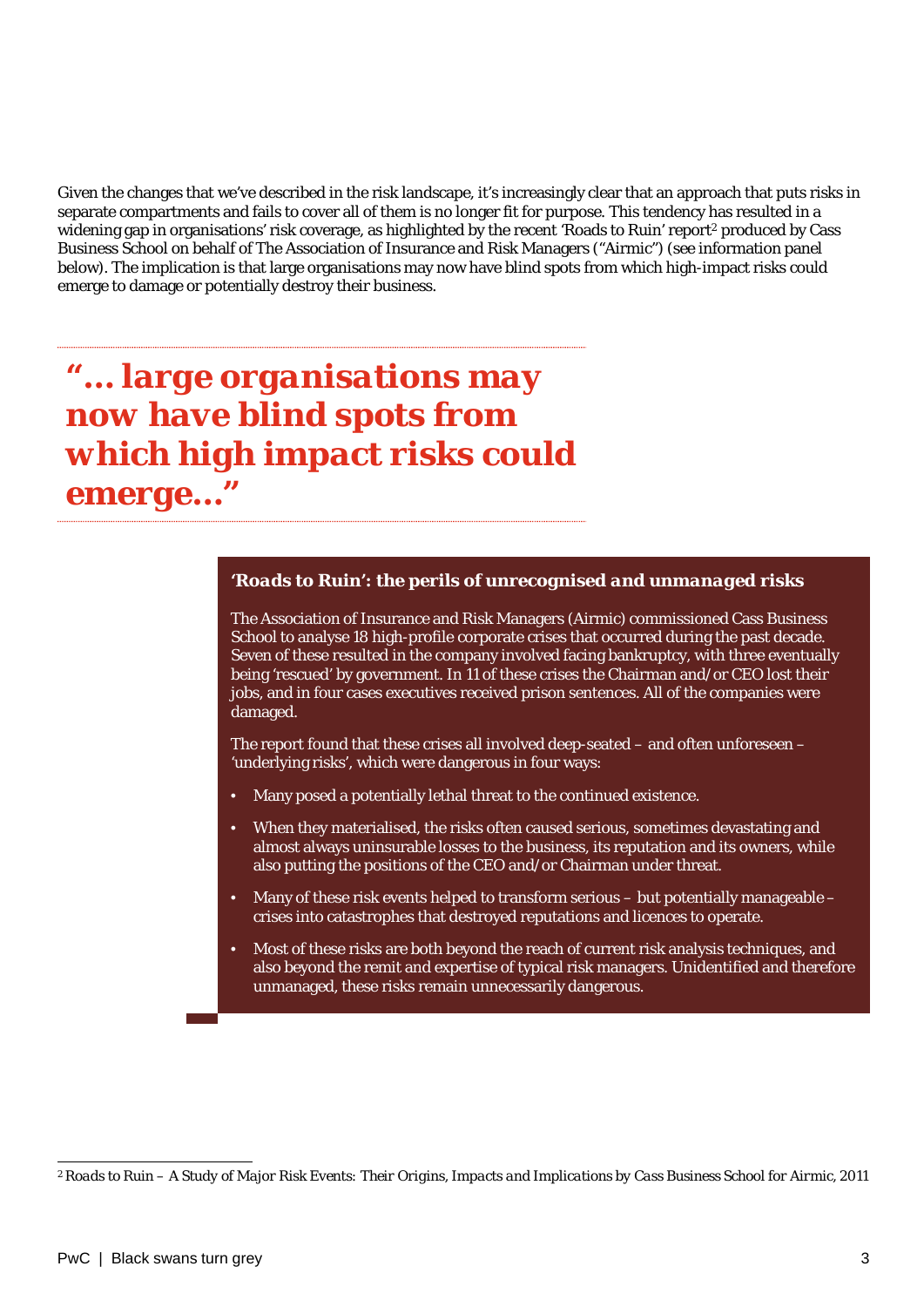#### *Facing up to the new threats*

The potentially catastrophic impacts highlighted in the Airmic report underline the emergence of new types of risk in a more interconnected world. Organisations today face an environment where known or identified risks are surrounded by areas of ignorance or uncertainty; where organisations' sustainability and licence to operate are under constant and close scrutiny; and where global risks emerge rapidly, can s pread quickly across traditional risk categories, and are often impossible to control or even identify clearly.

Under current risk management thinking, a risk that cannot be identified cannot be managed. In the new environment that we've described, this view of risk becomes a major prob blem. To try and address it, companies are developing ever more sophisticated approaches to risk data collection and a nalysis, in an effort to capture, predict and address the expanding range of risks they face.

Yet collecting more data does not necessarily give more protection. Some audit committee members tell us that they now receive so much risk information that it's actually becoming harder to see to the heart of their organisation's risk issues. And the changes in the wider environment means the value of a company's own historical data – while useful as an indicator of future risk events – needs to be supplemented.

Partly as a result, some organisations are beginning to question if these new 'risks' are really risks at all, but something different: a new and unprecedented level of uncertainty that goes beyond traditional concepts of risk, largely resulting from rising global connectivity.

Ultimately, it doesn't really matter whether today's new risks are still 'risks' in the traditional sense. What matters is the growing size, unpredictability and variety of the threats to organisations and their stakeholders. In our view, businesses need to respond to these changes by identifying and adopting new, more holistic and more agile approaches to managing risk and uncertainty. We'll now examine the implications of this change for organisations' existing risks frameworks, with a focus on low – probability, high impact risk events.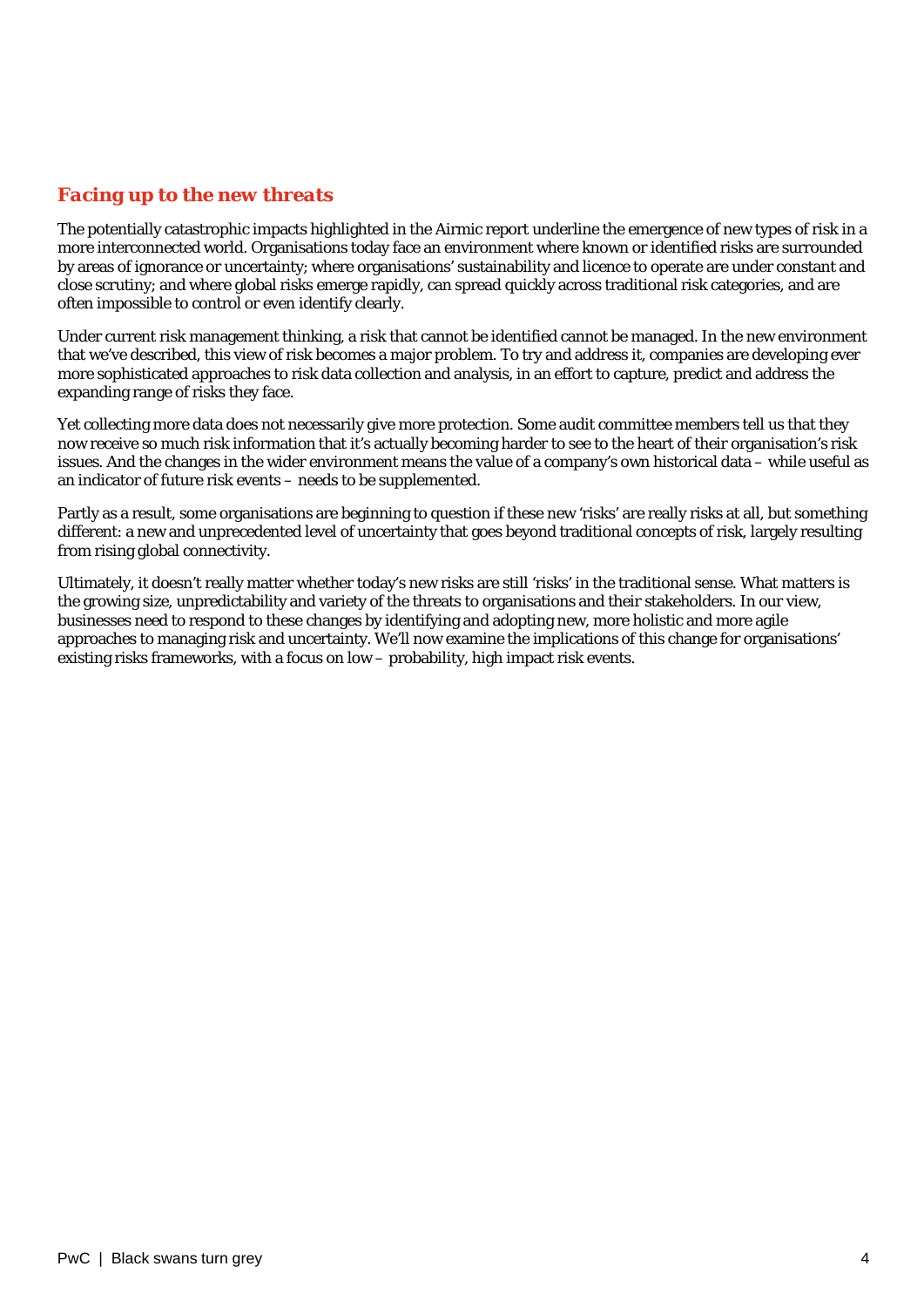## **2. New approaches to risk and** *uncertainty*

#### *Today's risk frameworks need to evolve*

If, organisations are currently ill-prepared for the new risk l landscape, it follows that their existing risk management approaches and mechanisms may be falling short. PwC beli eves that new risk management approaches are needed to complement existing frameworks.

#### *In what way?*

PwC recently conducted a qualitative research study into how various multinationals have responded to lowprobability, high-impact risk events. This study revealed the following key findings:



#### *ERM under the spotlight*

The findings of our study suggest that the current approaches to risk management in many organisations are no longer sufficient. So they need to evolve and expand the existing frameworks and tools they use.

This need for change is throwing the spotlight onto Enterprise Risk Management (ERM). Currently used by most major corporations, ERM was developed in response to the emergence of a more complex risk landscape, with a focus on providing stronger control over operational and financial risks. Organisations applying ERM have tended to invest less in aligning risk to corporate strategy or focusing on the uncertain. Consequently, ERM remains grounded culturally in a world where risk events could be predicted – and their impacts controlled – with a fair degree of certainty. That world is fast disappearing.

Supporters of ERM stress that, if properly implemented, ERM is fully equipped to manage today's greater diversity of risks and the closer interdependency between them. However, in many cases there are concerns that the way ERM is being applied and run can actually hamper the organisational agility – and the personal behaviours and sense of responsibility – that businesses need in today's more uncert tain environment.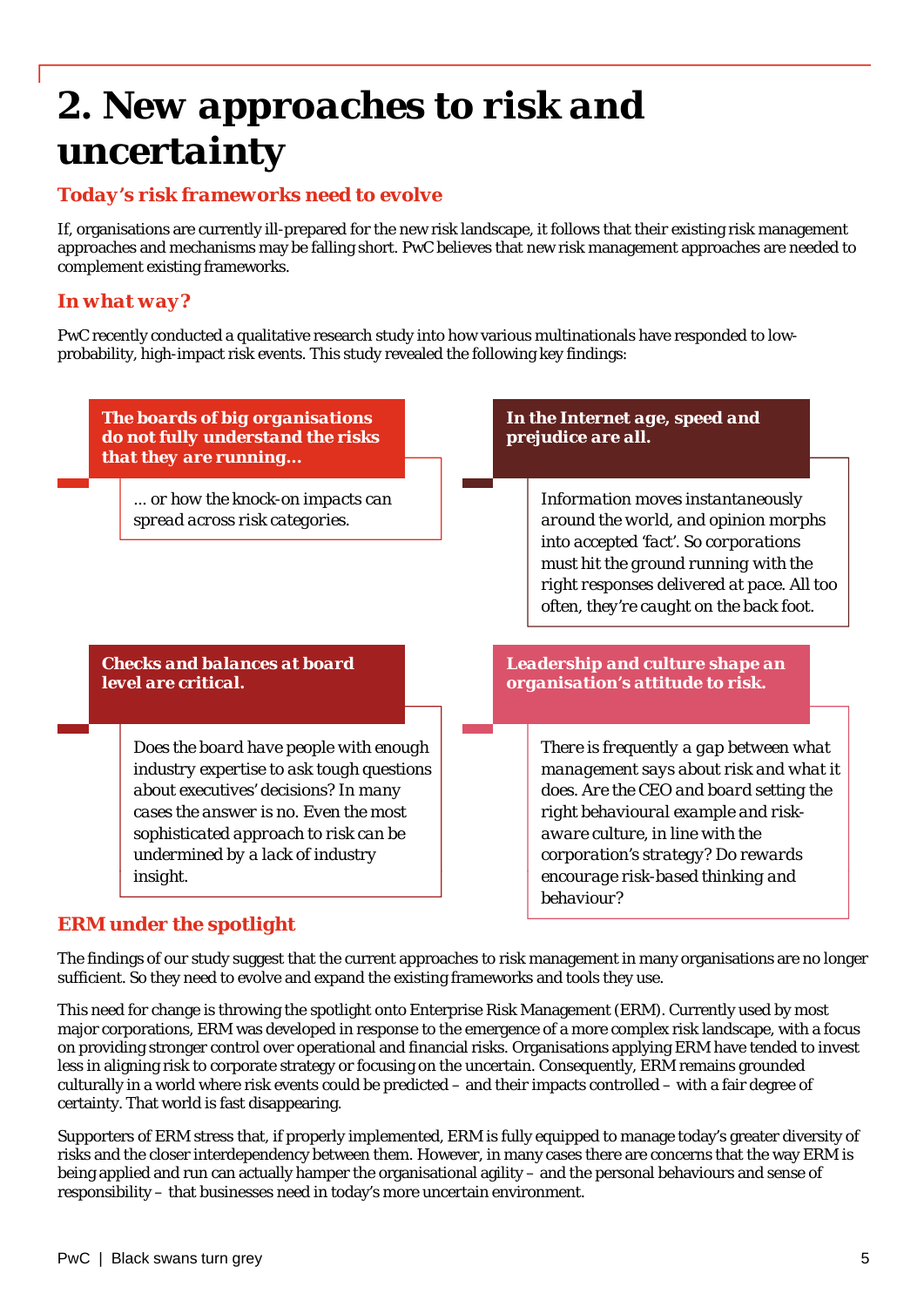#### *ERM under the spotlight (continued)*

For example, some critics claim that ERM can encourage a box-ticking, process-led approach to managing risk. If this comes about, it may lead front-line staff to see risk as separate from their own business decisions, and as the responsibility of the risk function rather than themselves. W While the risk register compiled to guide and underpin ERM provides a helpful snapshot of the organisation's risks, ther e is a danger that it can distract attention from the linkages and contagion between the different categories.

Overall, the message is clear. The risk landscape that has now emerged means organisations need to be agile and innovative in the way they approach risk. These qualities have long been accepted cornerstones of corporate strategic planning and execution. Risk appetite is not explicitly defin ed, nor is it used to determine a strategic approach to risk. This now needs to be applied to an overall approach that aligns strategy and risk. Figure 1 illustrates how a board can address this challenge.

The first step is to create a clearly-articulated 'board mandate', as proposed in a recent report by Tomorrow's Company<sup>3</sup>. The mandate captures the 'essence' of the 'character' that makes the company distinctive, and provides a clear view of the board's attitude to integrity, risk and safety, and of its environment, culture and value proposition. This in turn provides the setting for the organisation to bring together the existing strengths of ERM in managing operational and financial risks, with the additional agile and adaptable techniques demanded by the newer and less predictable dynamics of strategic and systemic risks.

Figure 1 tries to capture this within one overall framework. Financial and operational risks are the prime focus of the ERM system, risk and strategy are linked through the use o f risk appetite, and systemic risks can be better understood through the use of the consequence lens. If properly embedded this should help protect the reputation of the company and enhance its resilience *provided that* the right behaviours and culture are in place across the whole organisation.

When fused together, these components can enable boards to make the right responses to today's blend of contagion, connectivity and speed in the risk landscape, thus helping to build a trusted reputation and organisational resilience.



*<sup>3</sup> Tomorrow's Company - The Case For the "Board Mandate"*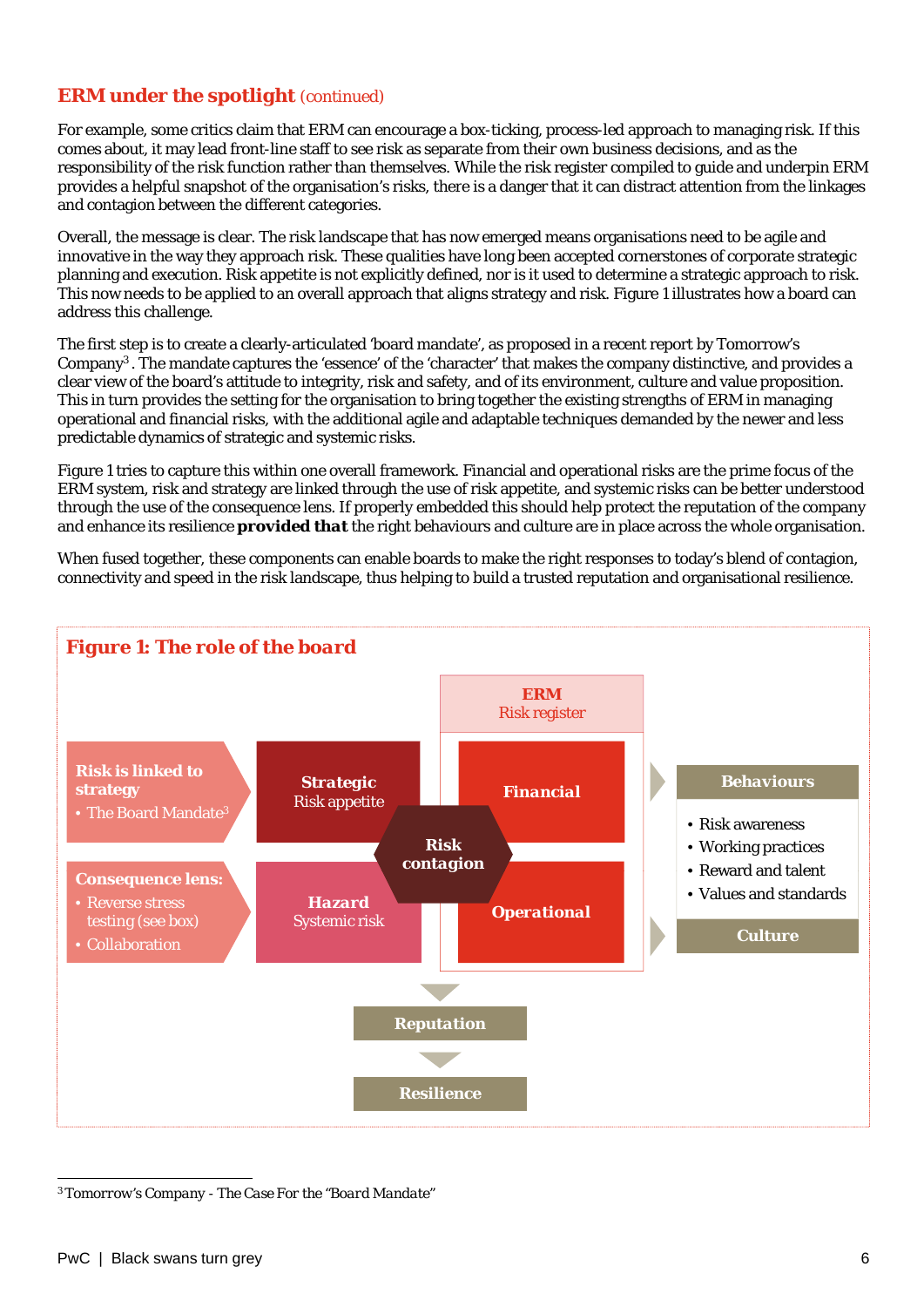#### *Reverse stress-testing: preparing for cons sequences – not predicting causes*

With the growing uncertainty in the risk landscape, a technique that is being used increasingly in both the public and private sectors is 'reverse stress-testing'. This approach effectively accepts that it is no longer possible to forecast events themselves, and instead focuses on managing their knock-on effects or consequences.

To pick recent examples, an airline might test out the impact of most of Europe's airspace being closed down (as occurred with the volcanic eruption in Iceland), or a bank might model the effect of a major counterparty collapsing (Lehman Brothers) or a Euro member country defaulting. Reverse stress-testing is proving to be a very effective way of focusing on extreme events and protecting organisations against 'unknown' risks.

#### *Three steps beyond ERM...*

So, assuming we'll all continue to live in a world where predicting and controlling all risk events and their impacts is no longer possible, what is an appropriate approach for managing risk?

In our view, most organisations should look to build on their current ERM frameworks by making three changes to the way they frame and think about risk.

- 1. Developing a risk aware culture
- 2. Explicit focus on risk appetite
- 3. Alignment of risk and strategy



There is a need to move away from merely identifying, measuring and prioritising the various risks to the organisation, and towards a broader focus on the resilience of whole systems within which it operates and contributes value. These systems include the organisation's industry, political and financial environments. This means progressing from explicit risk controls to a risk-aware culture in which risk is managed in a coordinated way across different interests, organisational units and external relationships.

## *1 2*

The uncertainty of today's environment means that solely analysing historical data is no longer a reliable way of predicting future events and impacts. So the board needs to be more explicit about the organisation's risk appetite in pursu ing its strategy, and to build awareness at all levels of what risks it is willing to bear. Some employees may regard risk management as s someone else's problem and a distraction from their day job. In f fact, it must become part of everybody's job, every day. Also, many nonexecutives voice frustration that the executives on their boards are too cautious in te rms of risk – so greater clarity on risk appetite would aid board e effectiveness.

*3*

There should be a parallel drive to integrate risk and strategy, and to embed a risk-aware culture, behaviours and beliefs at all levels. Ideally, both of these strands will be led and championed by the Chief Strategy and/or Chief Risk Officer or equivalent, who should report directly to the CEO and even in some cases have a seat on the main board – a structure that is all too rare outside the financial services sector. Having the risk agenda represented at board level will also help to remove barriers traditionally placed between financial, operational and strategic risk, and encourage a more holistic view.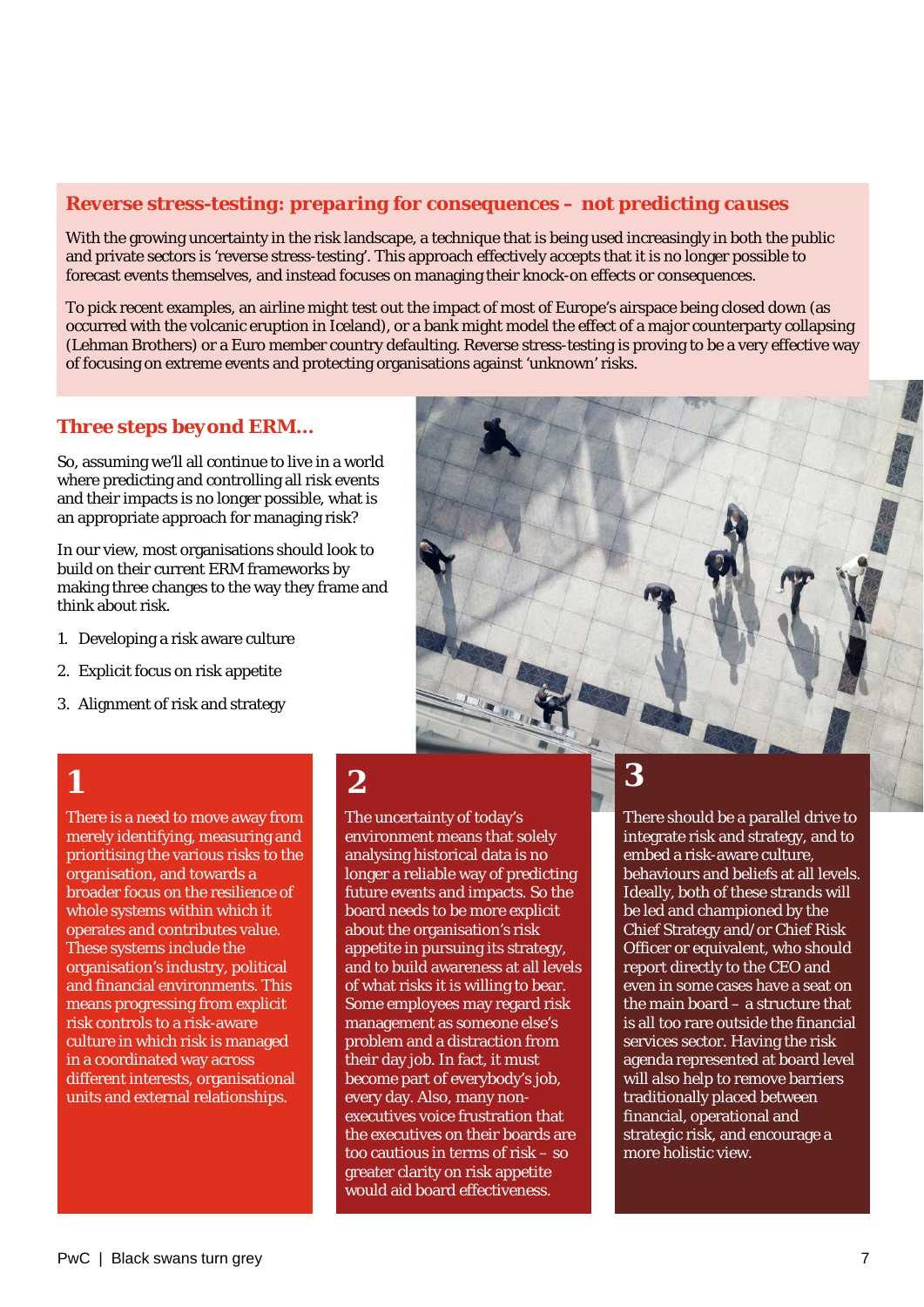#### *… towards risk resilience*

In combination, these actions should help the organisation realise four important benefits that will help it to progress from managing specific risks to achieving wider resilience to risk events. These benefits are:

- A holistic and flexible perspective on risk and uncertainty, and an approach for managing them that is more closely integrated with the business strategy – and which recognises that the organisation's risks are constantly changing.
- Clearer ownership of risks at leadership levels with risk k awareness and accountability shared across the organisation through a common risk culture.
- A greater ability to influence and shape personal behaviour. As the accompanying information panel below highlights, even the biggest global corporations are now critically exposed to the actions of any individual employee anywhere in the world. Enhanced risk ownership, awareness and culture help organisations to manage this exposure.
- A higher market rating. There's growing evidence that businesses that are seen to truly embed a risk-aware culture and behaviours are valued more highly by the markets – enjoying a rating premium of up to 20%4.

*By evolving and expanding their risk management frameworks frameworks, organisations can achieve wider resilience to f unforeseen events.*

#### *Individual behaviour – global impacts*

A wide array of developments including rising risk contagion, increasingly global supply chains, the worldwide 'goldfish bowl' created by the Internet, and the need to comply with regulations such as the UK Bribery Act and US FCPA mean that actions by one individual can inflict ever greater damage on any organisation. So, for example, an employee negotiating a supplier or customer contract in an emerging market needs to be aware and incentivised not only around commercial risks such as price and fulfilment, but also around ethical and legal risks ranging from child labour to environmental protection to money laundering.

On top of these benefits, an interconnected and holistic approach to risk, properly communicated, will help explain to external stakeholders such as customers and suppliers how the business can become more resilient to nasty shocks. Additionally, linking the concept of organisational resilience with the opportunity to use collaboration to enhance Additionally, linking the concept of organisational resilience with the opportunity to use collaboration to enhance<br>resilience across systems or industries will also better position the business against wider systemic risk to this idea in our next paper in this series.

*<sup>4</sup> The Value Of Enterprise Risk Management by Robert E. Hoyt A nd Andre P. Liebenberg, April 2011*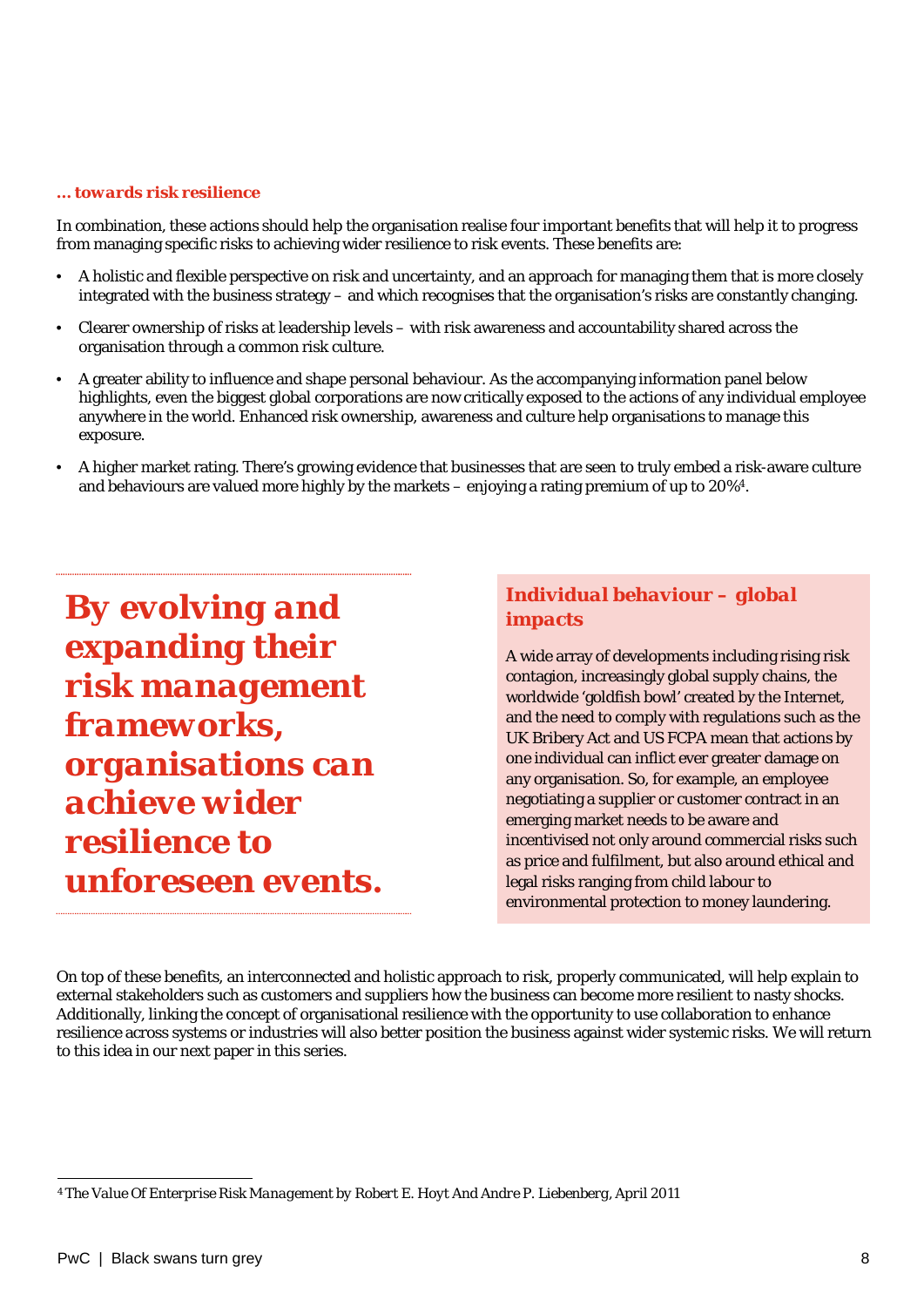## *3. A blueprint for 'ER RM-plus'*

As organisations seek to adapt to today's more uncertain and fast-changing risk landscape, current ERM-based risk management frameworks provide a sound base on which to build.

Our view is that companies should evolve and expand their existing frameworks by innovating around them, and adding tools and techniques such as scenario modelling, predictive indicators and 'reverse stress-testing'.

Crucially, the ultimate responsibility for driving and embedding this change lies not with the risk function, but with the board. Its role involves building on ERM to fuse strategy more closely with risk, debate and articulate a more explicit and holistic risk appetite, and investigate collaboration to foster wider resilience across systems.

With these elements in place, the board is well equipped to embed the right risk culture and behaviours, supported by an appropriate reward structure. The resulting awareness and scrutiny of risk at all levels in every business decision will help to protect the organisation's reputation – and further enhance its resilience in an uncertain world.

*This is the first in a series of papers produced d by PwC's Risk Practices team on risk and resilience. Our next paper will focus on establishing the case for organisational resilience,* by examining the nature and drivers of resilience in the *evolving risk landscape, and drilling down in nto the tools and approaches that may help organisations ach hieve it.*

## $$



*Armoghan Mohammed* Partner, PwC UK GRC Leadership Team

+44(0) 207 213 5906 armoghan.mohammed@uk.pwc.com



*Richard Sykes* Partner, PwC UK GRC Leader

+44(0) 207 804 5466 richard.sykes@uk.pwc.com

#### *Acknowledgements*

Over the past few months we held a series of workshops, we held a series of workshops to explore the changing risk landscape. We'd like to thank all the individuals who shared their views on risk with us and whose contributions helped us to shape this paper. In particular, we'd like to thank Dr. Angela Wilkinson from the Smith School of Enterprise and the Environment, for her stimulating and th hought provoking contributions and challenges to our thinking as we developed this paper.